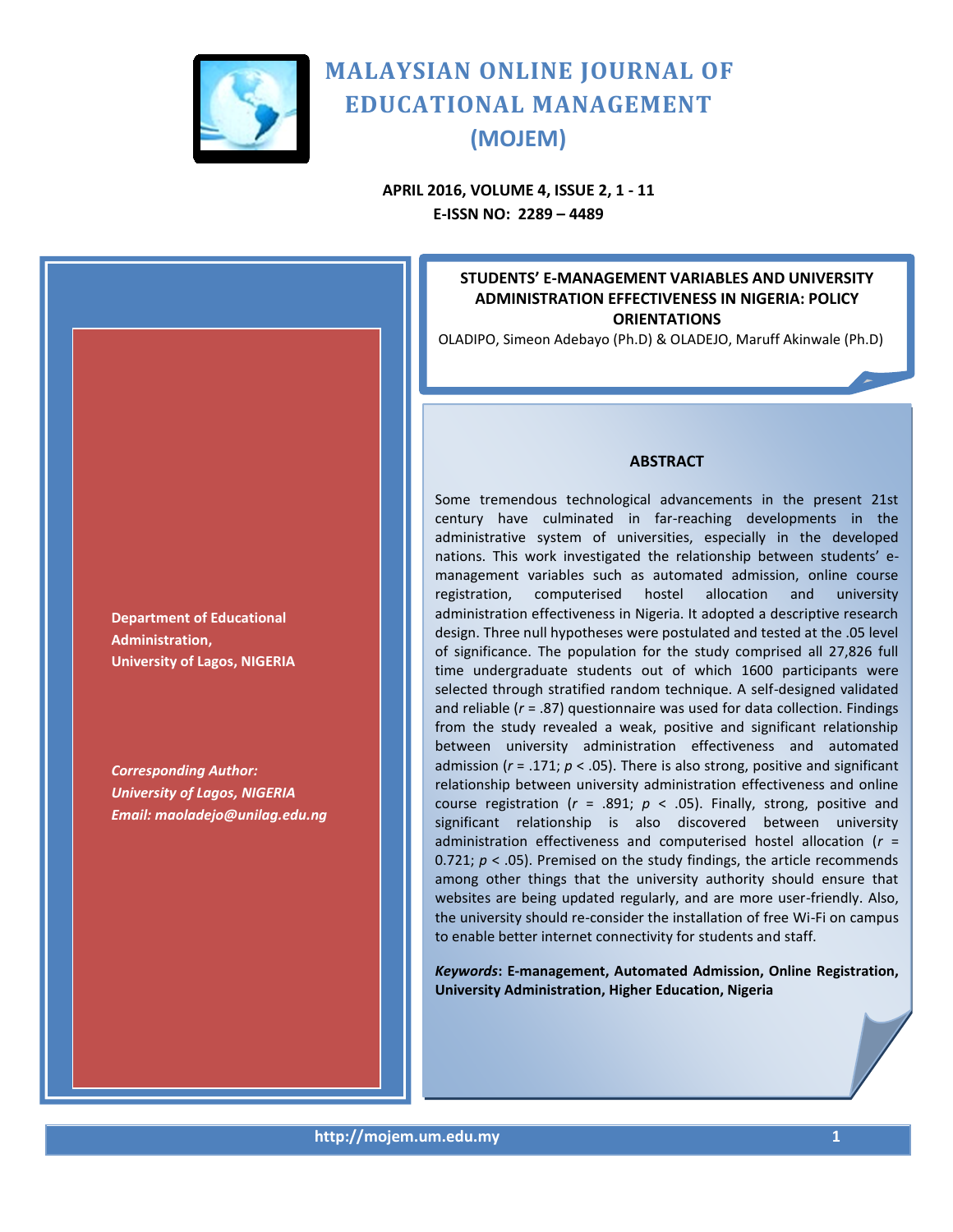

#### **BACKGROUND TO THE STUDY**

The recent explosion in the field of information technology which translates into new knowledge economy and new information technologies are altering the ground rules for effective information flow in every society. According to Thomas (2004), the relevance of using new technologies to provide information access is of great significance in the global economy. In other words, IT is the focal point of electronics, data processing and telecommunication.

Tremendous technological advancement has occurred in the present twenty-first century which has culminated in far-reaching developments in university administrative systems, especially in the developed nations. Cost-effective technology and flexibility in learning and administrative activities are essential to enhance efficiency. One of the tasks in university administration experiencing a global information technology revolution is students' management. Nwankwo (2002, as cited in Oladejo, 2007, p. 9) observed that the functions of students personnel management include admission, registration, enrolment, students' organization, classification, provision of essential services such as medical, sports, guidance and counseling services as well as the comprehension and development of activities, interests and needs of individual students. In essence, all the activities and services rendered to the students in the university are included in the students' personnel management and appear to be the core of institutional administration.

The rising administrative costs of tertiary institutions, especially students' personnel makes it imperative to devise an alternative management framework which will reduce these administrative costs in the long run, and at the same time, optimize the University's objective function; hence, the need to embrace a technologybased approach to student management. The emergence of modern Information and Communications Technology (ICT), and the need for Nigerian universities to be viewed and ranked through the degree of their website functionality, network structure, and associated academic portal necessitated the adoption of e-management of students' personnel functions.

E-management is a contemporary approach that seeks to convert the institutions' operations from manual to electronic using IT in delivering administrative functions. It is the administrative process that depends on the possibilities of the Internet and business networks in the planning, direction and control of enterprise resources in order to achieve organizational goals (Najem, 2004).E-management entails deploying ICTs to carry out various managerial functions such as planning, organizing, staffing, leading or directing, and controlling an organization for accomplishing organizational goals.

Some scholars have however expressed negative opinions about e-management adoption in institutional administration. For instance, Akinde (2004) argued that manual course registration is part of the orientation program for all students as it enables them to have a better understanding of the school environment and orientation of their university when they actively involve themselves in manual course registration. He submitted further that with manual course registration, students will be able to identify offices easily, and even know the names of most lecturers and officers in the University. Corroborating Akinde (2004), Oni (2011) also maintained that the impact of e-management is not significant in university students' administration, establishing the equivalence of Computer Based Tests (CBTs) with Pen and Paper Tests (PPTs), especially when computers gave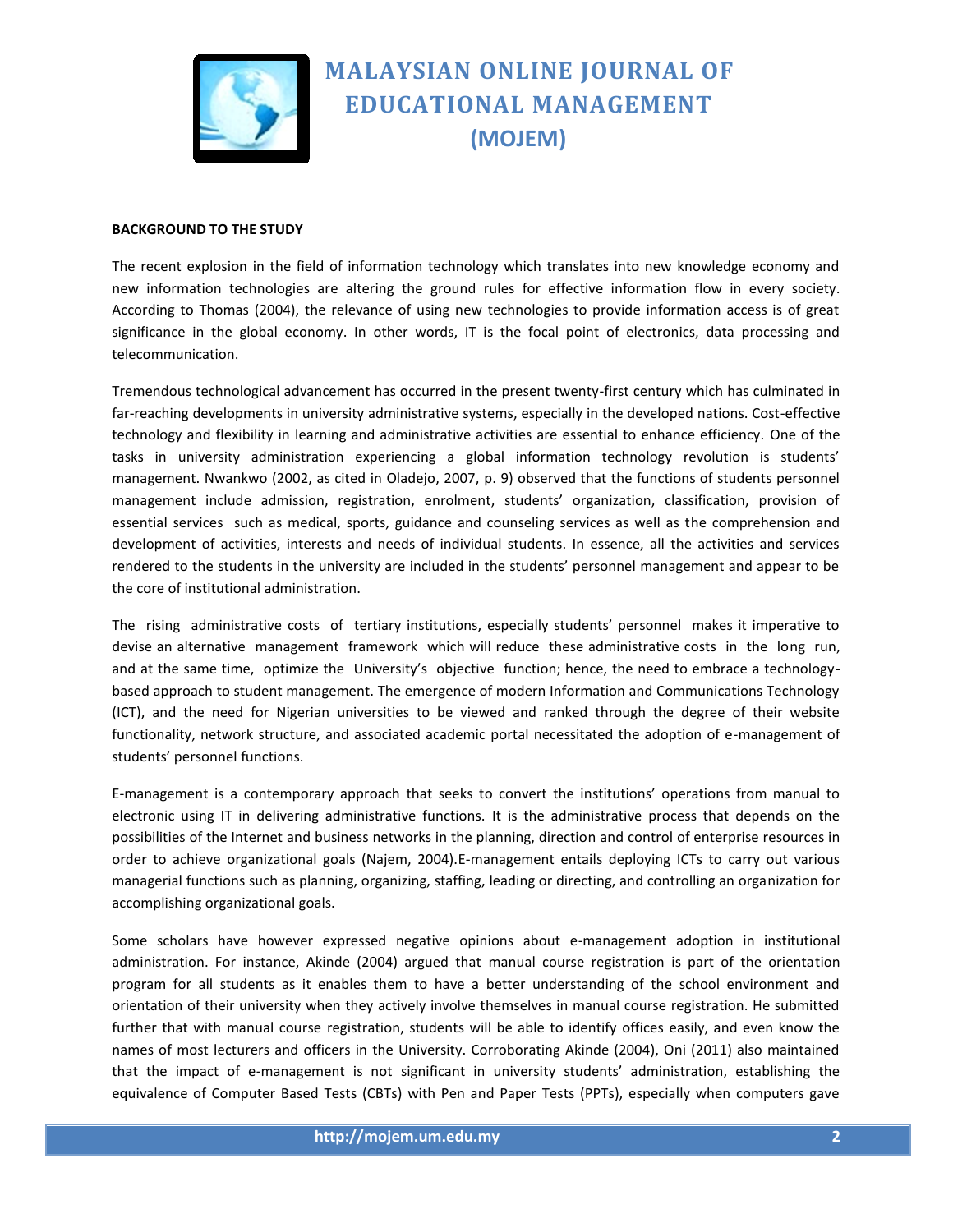

exactly the same tests as those given in paper-and-pencil format. They also highlighted instances where systems crash as a result of erratic power supply, and where information is lost to virus attack on the files without backup.

Despite these contrary views however, it is believed that the numerous lags in Nigerian universities students' administration could be prevented if e-management facilities were effectively installed and utilized in the universities. The use of e-management in the examination process has been cited as the cause of students having to carry over some courses as a result of errors noticed in the online course registration. It has been noticed that the computer can only process the information that is input into it. If wrong data are given, the outcome will also be wrong; hence the axiom, "garbage in garbage out". This therefore informs the study to investigate the relationship between students' e-management variables such automated admission process, online course registration, computerised hostel allocation and university administration effectiveness in Nigerian higher education institutions.

### **STATEMENT OF THE PROBLEM**

In the modern era of information technology, many human endeavors are now being carried out and managed electronically. E-management is a type of contemporary approach that seeks to convert the institutions' operations from manual to electronic using information technology in delivering its administrative functions. The rising administrative costs of tertiary institutions, especially in students' personnel administration, makes it imperative to develop an alternative management framework which will reduce these costs in the long run, and at the same time, optimize the University's objective function. Hence the need to embrace a technologybased approach to student management. The extent to which e-management of students has facilitated university administration has to be continuously investigated. This study therefore examined the relationship between students' e-management variables namely automated admission process, online course registration, computerised hostel allocation and perceived efficiency of university administration in Nigeria.

#### **PURPOSE OF THE STUDY**

This work investigated the relationship between students' e-management variables namely automated admission process, online course registration, computerised hostel allocation and university administration effectiveness in Nigeria. The specific objectives of the study are:

- 1. To evaluate the relationship between automated admission and university administration effectiveness in Nigeria.
- 2. To investigate the extent to which online course registration is related to university administration effectiveness in Nigeria.
- 3. To determine the relationship between computerized hostel allocation and university administration effectiveness in Nigeria.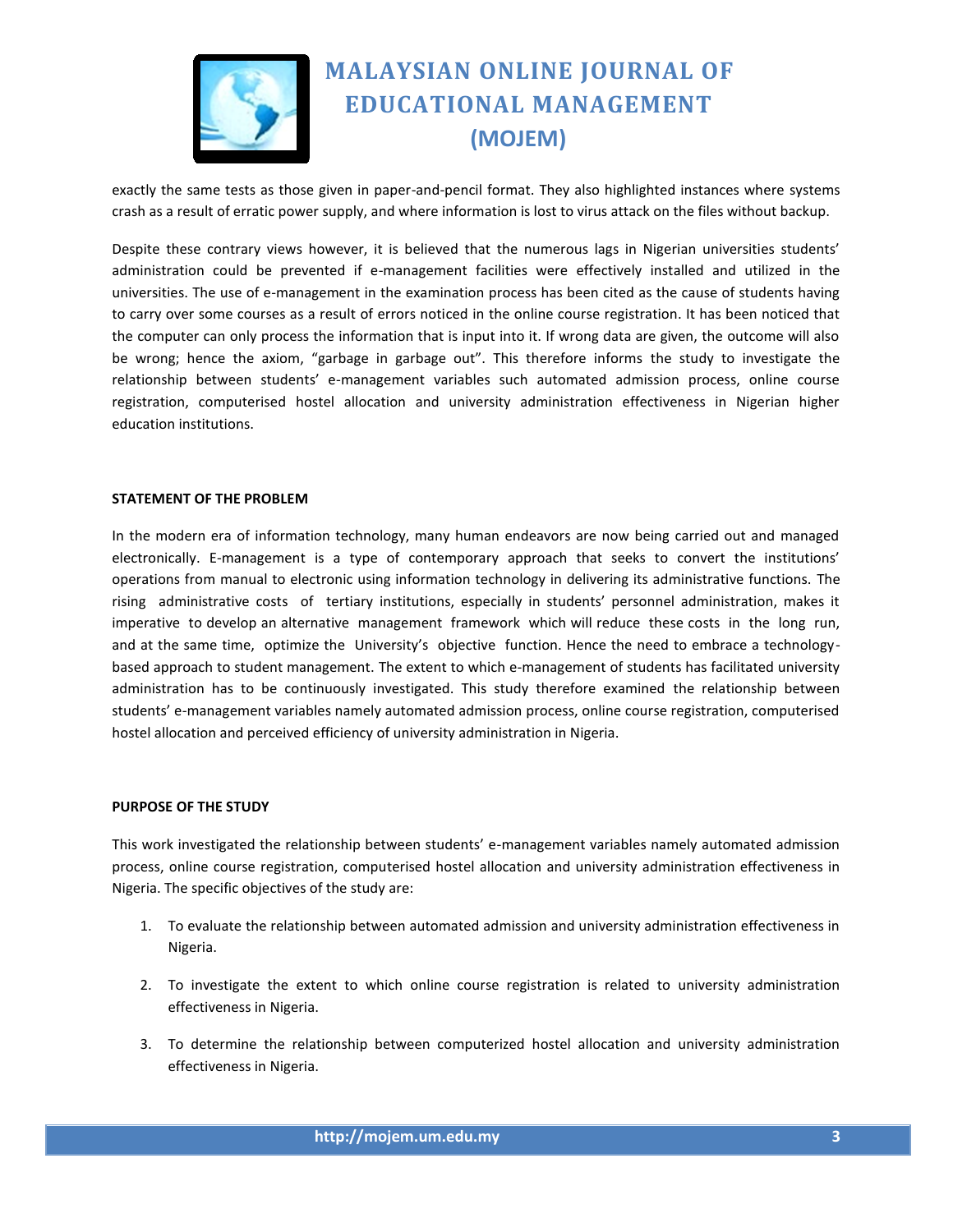

## **RESEARCH HYPOTHESES**

The following research hypotheses were formulated and tested at the .05 level of significance in the study:

- $Ho<sub>1</sub>$ : There is no significant correlation between automated admission and university administration effectiveness in Nigeria.
- $H_0$ : Online course registration process and university administration effectiveness are not significantly related in Nigeria.
- Ho<sub>3:</sub> The relationship between computerized hostel allocation process and university administration effectiveness is not significant in Nigeria.

### **LITRATURE REVIEW**

#### *The Concept of E-Management*

According to Lagoke, Oladejo, and Oladejo (2012), the application of electronics, especially to teaching and learning activities is not a new phenomenon across the globe. They further opined that even in developing countries such as Nigeria, many institutions have been using one form of electronic system or another for various administrative works. This could therefore be termed as E-Management. E-management generally can be defined as a strategic approach for managing the future and dynamic organizations by implementing high-performance system based technology. It focuses on integration, automation and artificial intelligence through rapid development of systems for achieving the organizational vision (Yao, Othman, Aballa, & Omar, 2011). Emanagement is the umbrella for many of the e-business models including electronic management tools for information exchange and cooperation between the various parties in the supply chain. It includes processes that ensure compatibility of the managerial functions and IT departments with each other and the ability to provide services, the availability of security, and good performance for e-business success (Seresht, 2008). Lagoke et al. (2012) were of the view that the goal of utilizing technologies in educational institutions is to provide learners with an empowering environment where these technologies may be used anytime, anywhere in an extremely userfriendly manner.

As for students' personnel management, Emetarom (2002) described it as the planning, organizing, directing, supervising, coordinating and controlling of those activities and welfare of the entire student population. Also, Flippo (2003) outlined planning, organizing, directing and controlling as the administrative task areas of the personnel management which under this circumstance should be applied in university students' administration. In the submission of Nosiri (2005), students' personnel management consists of those administrative and supervising functions and services other than classroom instruction. Premised on the above definitions, students' e-personnel management can be described as all technology-based functions and activities carried out by the university administrator on students in such areas as admission, registration, enrolment, students organization, classification of students, provision of essential services like medical, sporting, guidance and counseling services to ensure that students derive the best from the schools' curricular and co-curricular activities.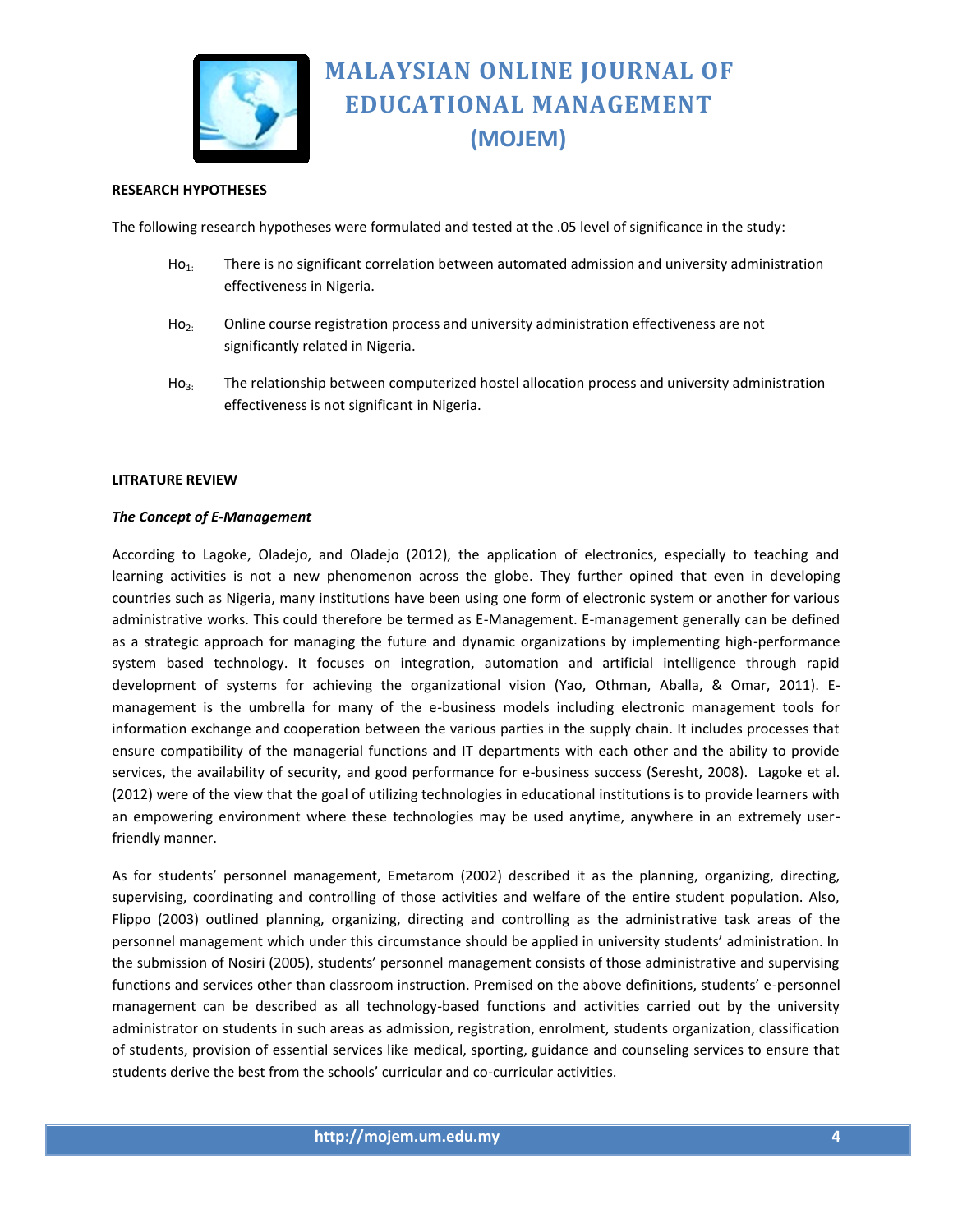

### *Selected E-Management Variables and University Administration*

According to Christiana (2008), e-management plays a vital role in supporting powerful, efficient management and administration in the education sector because technology can be used right from student administration to various administrative areas in an education institution. Hossein (2008) lends credence to Christiana's view that emanagement provides several possibilities for educational administrators to do their tasks and one of these tasks is the student admission process. The integration of ICT enhances the overall admission activities of higher education institutions by making it more accessible to many (Thomas, 2004).

The transition from manual to online applications, registration, scoring of scripts, and collating and disseminating of results improves the efficiency, accuracy and reliability of admission procedures (Nosiri, 2005). Mbakwem and Okeke (2007) stated that such a transition guarantees safety, security and efficiency in handing large volumes of scores over a very short period.

Online registration is a recent technology in school administration via e-management. Before the advent of on-line registration, students were faced with a monotonous task of manual registration of courses where they were faced with all manner of intimidation and wrong attitude from staff who are supposed to sign such forms. Ajayi (2004) noted that this method was cumbersome and time wasting. The idea of online registration is however in line with the world's latest trend of information technology prior to the advent of e-management in Nigerian universities. The online registration system allows students, to register through the internet, and drop or add courses online within the registration period. The students are expected to go into a cybercafé or any available internet facility and log into the school web site and register courses for the semester/session. Ashish and Arun (2005) and Ajayi (2004) stated that on-line registration has put an end to all manners of complaints by students about the nonchalant attitude of some staff in signing course forms as experienced in manual registration, and also allows quicker response. In the same vein, Chaoes (2006) also noted that a well-conceived and implemented automated student record system can reduce the cost of handling the paper work associated with record keeping.

Another very important service delivered by the Student Affairs Unit has to do with the arrangement for hostel accommodation. Onyeagbako (2002) maintained that manual method of managing and administering hostels in institutions is obviously not effective as it is attributed to drawbacks like human error, low security, difficulty in data update, and difficulty in record keeping. Kola (2014) then submitted that the easiest way to address the drawbacks of the manual scheduling methods and ensures data integrity especially in a thick populated institution is to make access to accommodation electronic and online.

#### **METHODS AND MATERIALS**

This sub-section explains the procedure used in carrying this study. It focuses on research design, study population, sample and sampling technique, instrumentation, validity and reliability of the instrument, and method of data analysis.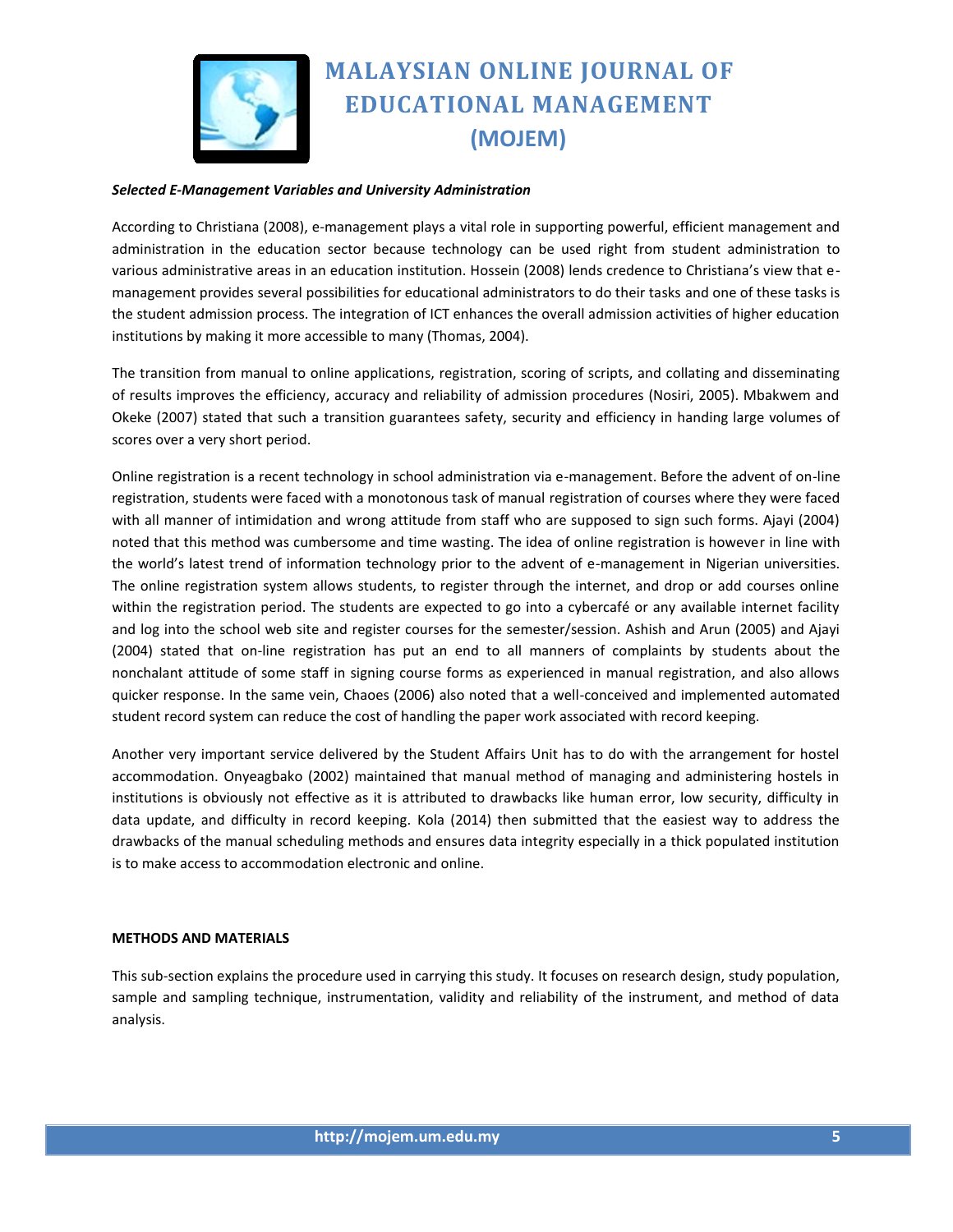

### *Research Design*

The study used a descriptive survey research design. It focused on obtaining data from a large study population through the use of questionnaire. According to Creswell (2012) survey research designs are procedures in quantitative research in which investigators administer a survey to a sample or to the entire population of people to describe the attitudes, opinions, behaviors, or characteristics of the population.

### *Population of the Study*

The population for the study comprised all 27,826 full time undergraduate students in the University of Lagos 2014/15 academic session as at the time of conducting this study. However, this does not include foundation students, distance learning students, extra year students, and postgraduate students.

### *Sample and Sampling Technique*

A total number of 1,600 undergraduate students were selected through stratified random sampling technique across the selected faculties to constitute the sample size. The University was stratified into Faculties. Eight faculties were then randomly selected from the entire 13 faculties. Participants were then randomly selected from each of the selected Faculties.

#### *Research Instrument*

The researchers used a self-designed validated and reliable instrument entitled "Students' E-Management Variables and University Administration Effectiveness Questionnaire (SEMVUAEQ)". It was divided into Sections A and B. Section A sought demographic information of the respondents, while Section B sought information on each of the students' e- management variables included in the study. The questionnaire was scored on a 4-point modified Likert scale of Strongly Agree (SA), Agree (A), Strongly Disagree (SD), and Disagree (D) with weights 4, 3, 2 and 1 respectively.

#### *Validity and Reliability of the Instrument*

Copies of the draft instrument were given to some senior colleagues in Measurement and Evaluation for content, construct and face validity. Each of the sub-independent variables was initially made up of 12 items. The final draft however consisted of 7 items each. A pilot study was carried out on 350 participants from another tertiary institution who were not part of the original research. Internal consistency method of estimating reliability value, particularly the Cronbach alpha, was used. The obtained alpha value was .87, which shows that the instrument is reliable.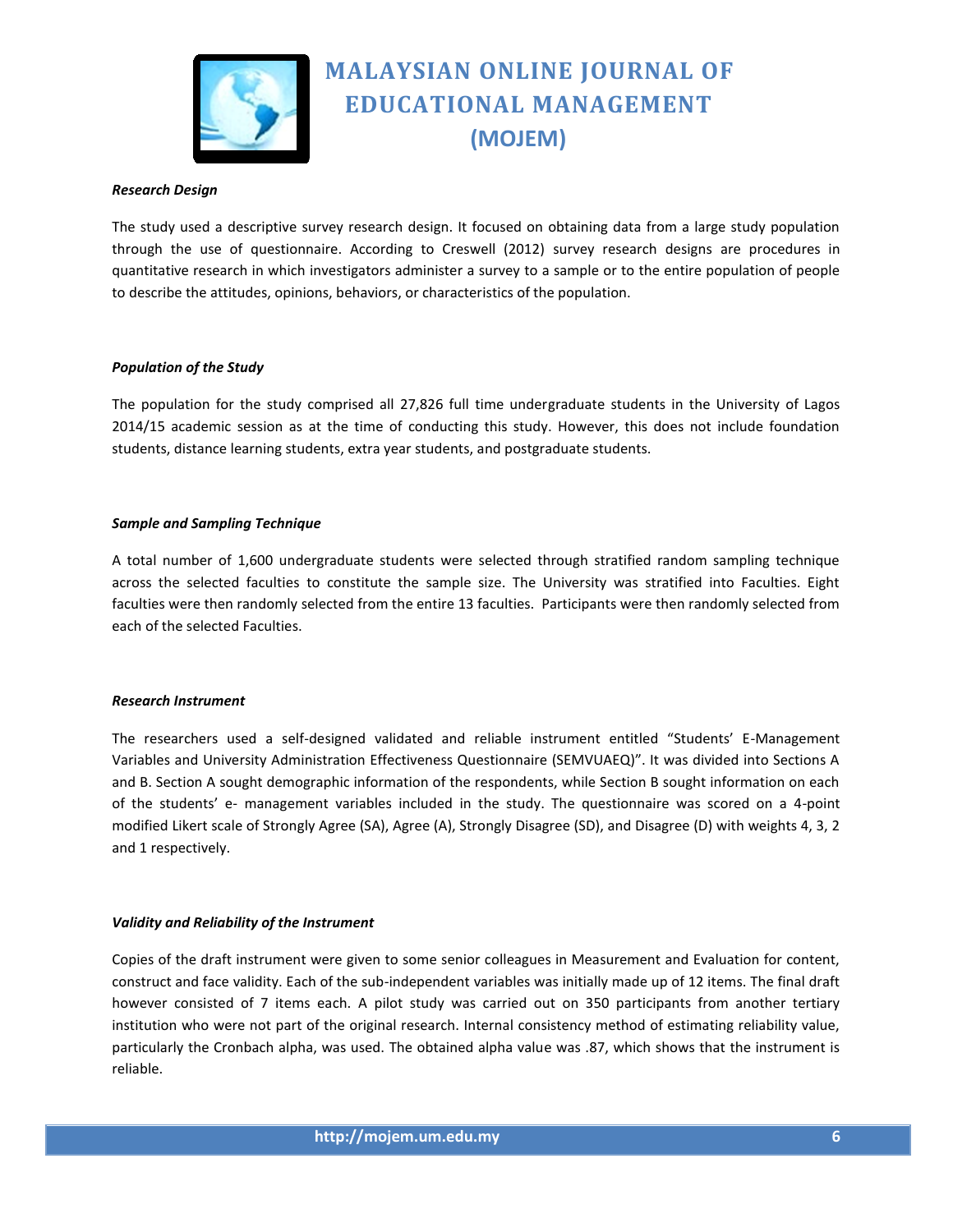

## *Method of Data Analysis*

Data obtained were subjected to inferential statistical hypotheses testing. Specifically, the three null hypotheses were tested using Pearson Product-Moment Correlation Coefficient (PPMC) at the .05 level of significance. The need to use this statistical tool is not unconnected with the fact that the study sought relationship between each of the sub-independent variables and the dependent variable (university administration effectiveness). Both the independent variables and the dependent variable are continuous variables.

#### **FINDINGS**

In this section, the collected data are analyzed and the findings discussed.

 $Ho<sub>1</sub>$ : There is no significant correlation between automated admission and university administration effectiveness in Nigeria.

#### Table 1

*Relationship between Automated Admission and University Administration Effectiveness*

| <b>Variables</b>             | $\bar{\mathbf{x}}$ | SD   | N    | r    | $\boldsymbol{p}$ | <b>Remark</b> | <b>Decision</b> |
|------------------------------|--------------------|------|------|------|------------------|---------------|-----------------|
| Automated                    | 17.58              | 3.39 |      |      |                  |               |                 |
| Admission                    |                    |      | 1600 | .171 | .000             | Sig.          | Reject $H_{01}$ |
| Univ. Admin<br>Effectiveness | 12.61              | 6.53 |      |      |                  |               |                 |

Table 1 shows a weak, positive and significant correlation between automated admission and university administration effectiveness ( $r = .171$ ;  $p < .05$ ). Therefore, the null hypothesis which states that there is no significant correlation between automated admission and university administration effectiveness in Nigeria, is rejected.

 $Ho<sub>2</sub>:$  Online course registration and university administration effectiveness are not significantly related in Nigeria.

Table 2 below gives the relationship between online course registration and university administration effectiveness variables.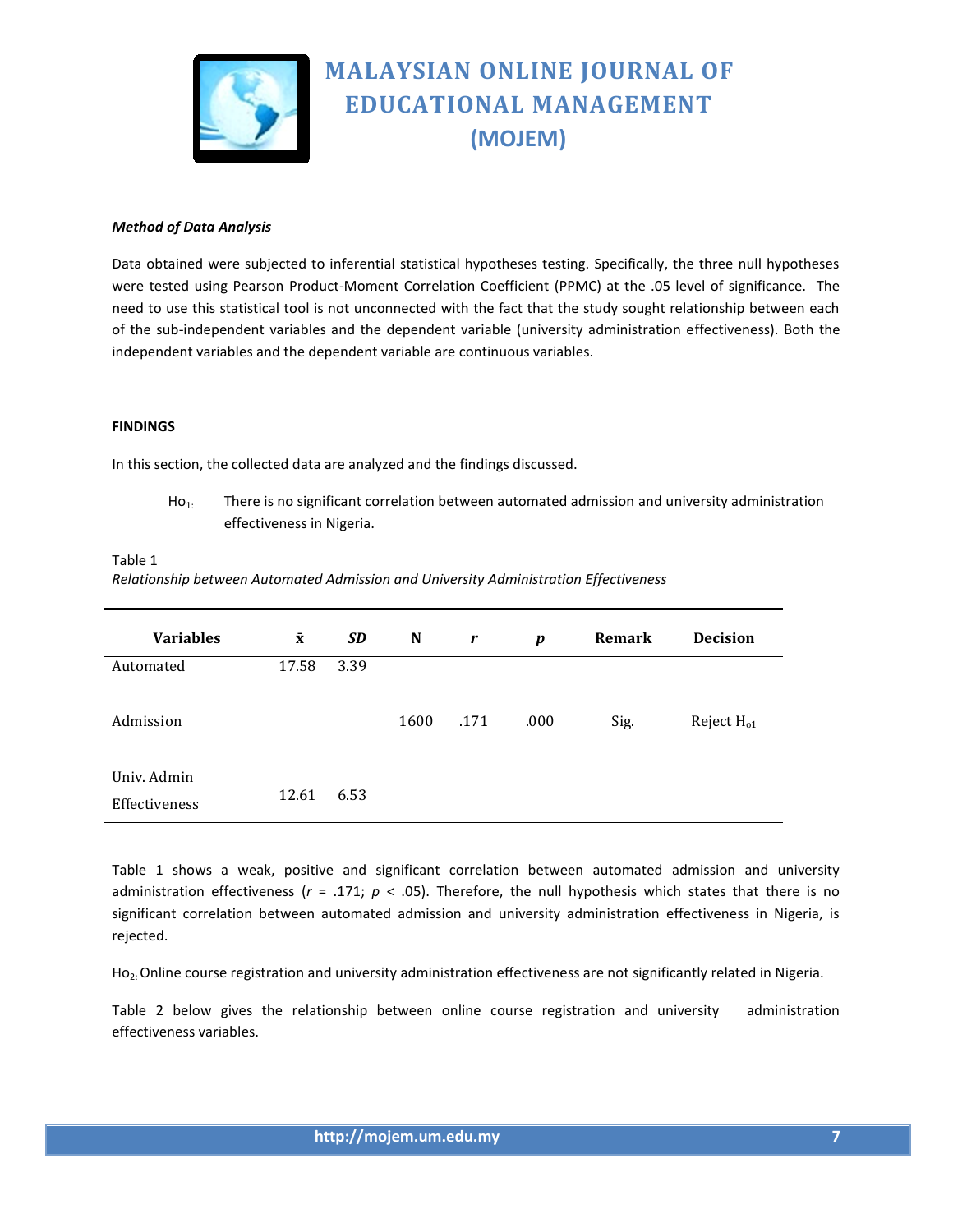

## Table 2

*Relationship between Online Course Registration and University Administration Effectiveness*

| <b>Variables</b>                     | $\bar{\mathbf{x}}$ | <b>SD</b> | N    | $\mathbf r$ | p    | <b>Remark</b> | <b>Decision</b> |
|--------------------------------------|--------------------|-----------|------|-------------|------|---------------|-----------------|
| <b>Online Course</b>                 | 15.71              | 5.27      |      |             |      |               |                 |
| Registration                         |                    |           | 1600 | .891        | .000 | Sig.          | Reject $H_{o2}$ |
| Univ. Admin.<br><b>Effectiveness</b> | 12.61              | 6.53      |      |             |      |               |                 |

Table 2 above shows that there is a strong, positive and significant correlation between online course registration and effective university administration (*r* = .891; *p* < .05). Thus, the null hypothesis which states that online course registration and university administration effectiveness in Nigeria are not significantly related, is rejected.

Ho<sub>3</sub>. The relationship between computerized hostel allocation and university administration effectiveness is not significant in Nigeria.

#### Table 3

*Relationship between Computerized Hostel Allocation and University Administration Effectiveness*

| <b>Variables</b>              | $\bar{\mathbf{x}}$ | SD   | N    | $\mathbf r$ | p    | <b>Remark</b> | <b>Decision</b> |
|-------------------------------|--------------------|------|------|-------------|------|---------------|-----------------|
| <b>Computerized Hostel</b>    | 16.67              | 4.56 |      |             |      |               |                 |
| Allocation                    |                    |      | 1600 | .721        | .000 | Sig.          | Reject $H_{03}$ |
| Univ. Admin.<br>Effectiveness | 12.61              | 6.35 |      |             |      |               |                 |

Table 3 shows a strong, positive and significant correlation between computerized hostel allocation and university administration effectiveness (*r* = 0.721; *p* < 0.05). Therefore, the null hypothesis which states that the relationship between computerized hostel allocation and university administration effectiveness is not significant is also rejected.

## **DISCUSSIONS OF FINDINGS**

Hypothesis one formulated no significant relationship between automated admission and university administration effectiveness at the University of Lagos. The result revealed that there is a weak, positive and significant relationship between automated admission and university administration effectiveness (*r* = 0.171; *p* <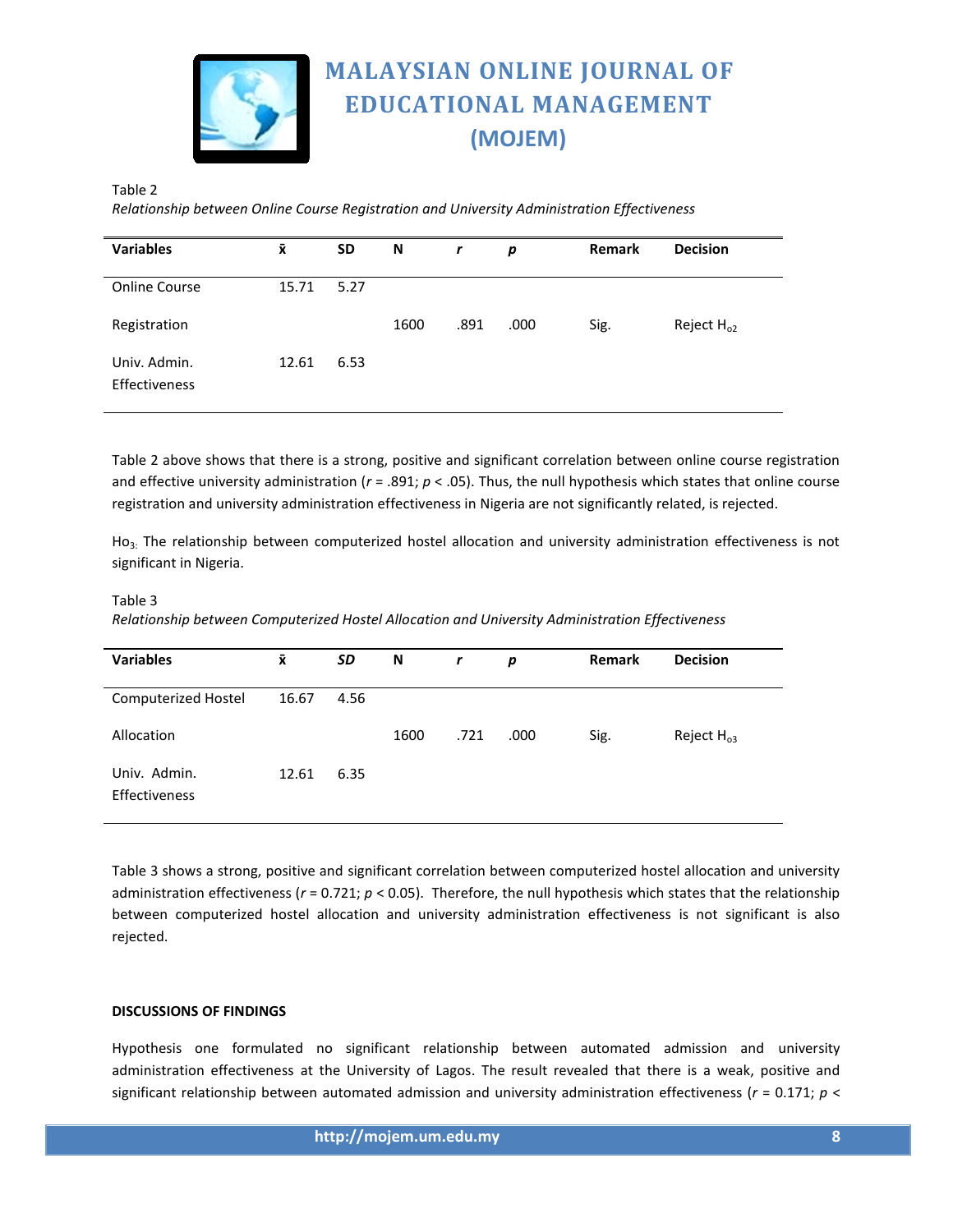

.05). This is buttressed by the assertion that the transition to online applications improves the efficiency, accuracy and reliability of admission procedures (Nanighe, 2000, as cited in Seresht, 2008). This finding also corroborates the study of Thomas (2004), who stated that ICT integration into the students' administration process enhances the overall admission activities of higher education institutions by making it more accessible to many. This suggests that automated admission process is an indicator of effective university administration.

Furthermore, hypothesis two test results showed a significant relationship between online course registration and university administration effectiveness at the University of Lagos. The result revealed existence of a, strong, positive and significant relationship between online course registration and university administration effectiveness (*r* = 0.891; *p* < .05). In contrast, Akinde (2004) stated that students have a better orientation of their college when they actively involve themselves in manual course registration; Oni (2011) also suggested that manual course registration is part of the orientation program for every student because it enables students to have a better understanding of their environment. However, the present finding is in line with Connolly and Begg (2004) who maintained that online registration provides student information securely stored in computer systems for easy retrieval. This underscores the point that e-management ensures a more effective and efficient course registration process.

Finally, hypothesis three postulated no significant relationship between computerized hostel allocation and university administration effectiveness at the University of Lagos. The result revealed a strong, positive and significant relationship exists between computerized hostel allocation and university administration effectiveness (*r* = .721; *p* < .05). This finding corroborated the opinion of Kola (2014), who found that the manual method of hostel allocation is characterized by numerous drawbacks, hence the need for a more technology-based approach. Abdul (2013) suggested that a more reliable system hostel management system is needed and that hostel allocation should be fully computerized for the coming intake; this is in line with the present findings.

## **CONCLUSION AND POLICY ORIENTATIONS**

Research on e-management is on the rise in Nigeria due to the mandate by the Nigerian Universities Commission (NUC) that universities should be viewed and ranked through the level of the functionality of their websites, network structure and associated academic portals. Several studies have therefore been conducted which addressed many challenging aspects of the e-management model such as information intelligibility, data sourcing and accessibility, database security, data interoperability, learning and adaptation through virtual platforms, adoption of expert systems, and awareness creation for an e-institution. The challenges are indeed numerous and cover most (if not all) domains of university administration, such as the admission, course registration, examination, hostel allocation process among others. However, the fact still remains that for effective university administration, e-management has come to stay.

Hence, the following recommendations are hereby suggested towards policy orientation:

1. The university authority should ensure that its website is being updated regularly, and reduce difficulties in accessing the uploaded information by making the website user- friendly.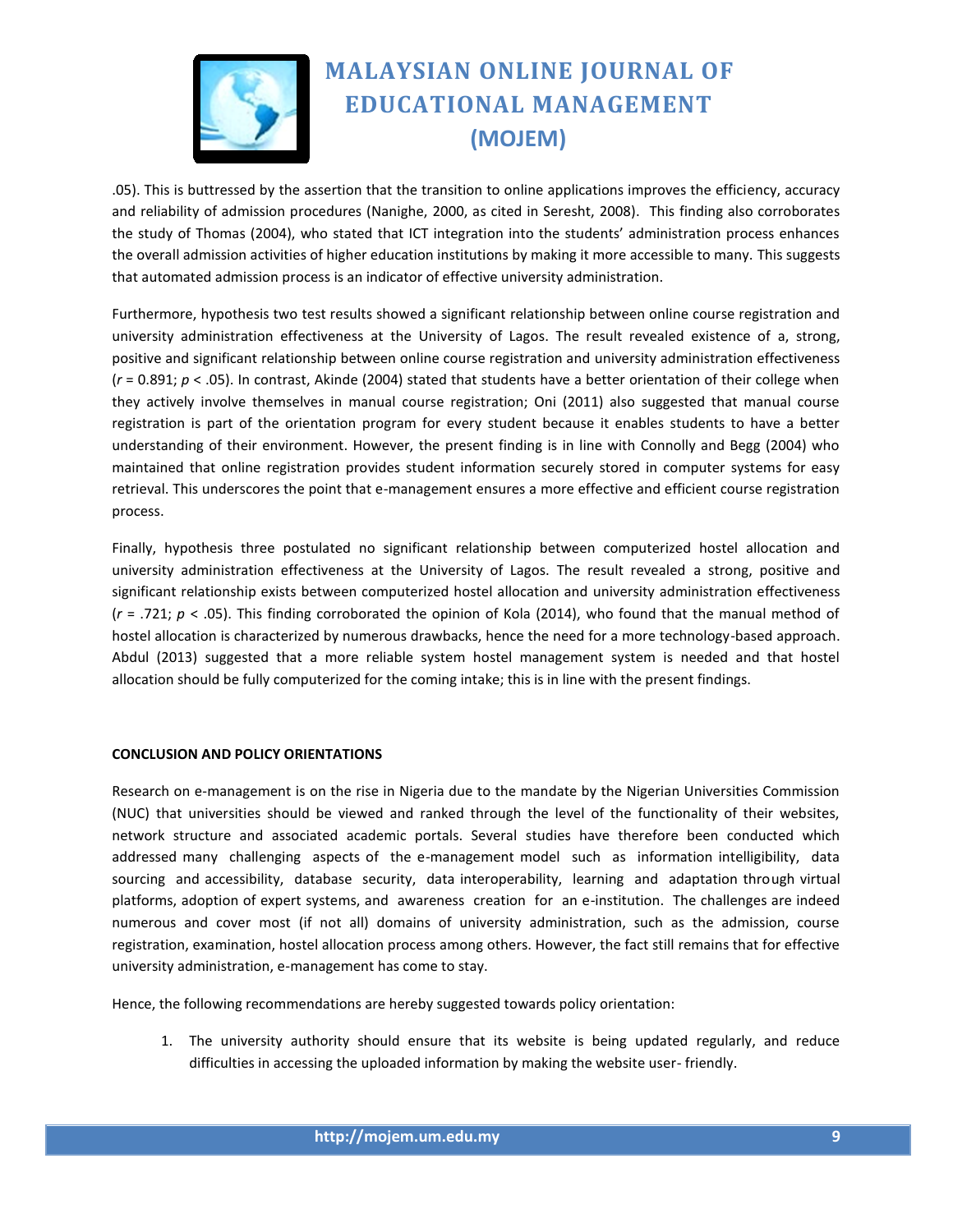

- 2. University should also operate accounts on popular social media to widen the channels for accessing information on admission.
- 3. The university should re-consider the installation of free Wi-Fi on campus to improve connectivity and facilitate students' online activities.
- 4. University should create a means of getting stable power supply.

#### **REFERENCES**

- Abdul, R.M. (2013). A general framework design for e-hostel allocation system: A case study of Alamanda College. Sarawak: UNIMAS.
- Ajayi, S.O. (2004). *Information technology*. Ibadan: Spectrum Books Ltd.
- Akinde, F. (2004). *Website design technology*. Jos: Rolk Print Publishers
- Ashish, K. & Arun, K. (2005). IT based KM for institutions of higher education. Paper published in a weekly in India from Association of Indian Universities. *New Delhi India*, *43*(30), 110-129.
- Chaoes, L. (2006). *Database development and management*. London, Auerbach Ltd.
- Christiana, M. (2008). Information and communication technology for administration and management of secondary schools in Cyprus. *Journal of Online Learning and Teaching* , *4*(3),234-249.
- Connolly T.M., & Begg, C.E. (2004). *Database system*: *A practical approach to design, implementation and management.* Boston, MA: Addison Wesley.
- Creswell, J. W. (2012). *Educational research: Planning, conducting, and evaluating quantitative and qualitative research* (4th ed.). Pearson Education, Inc., Boston.
- Emetarom, U. (2002). *Educational administration for colleges of education and universities*. Owerri: Tony Ben Publishers.
- Flippo, S. (2003). Quality features of TC exam: An open source computer-based assessment software. Towards a research agenda on computer-based assessment. Retrieved from: http://www.nremt.org/about/CBT.home.asp.
- Hossein, Z. (2008). Administration of faculties by information and communication technology and its obstacles*. International journal of education and information technologies*. *2*(1), 415-428.
- Kola, A. (2014). Development of an automated hostel facility management system. Department of computer science, Moshood Abiola Polytechnic, Abeokuta, Nigeria.